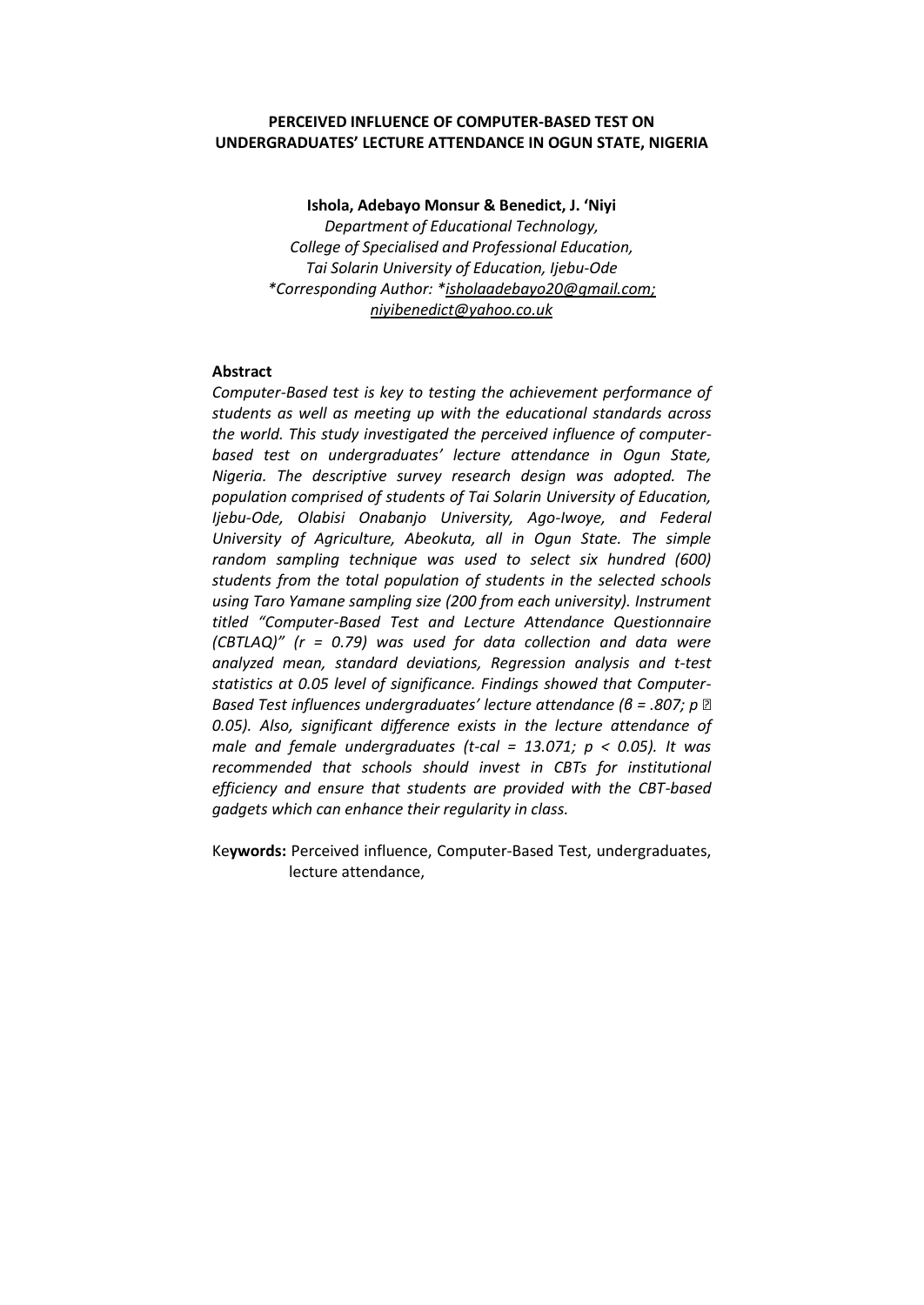## **Background to the Study**

Attendance at lectures in the university is considered a prerequisite to attaining success for students. On the other hand, absenteeism, which is staying away from lectures, is the direct opposite of lecture attendance. Factors contributing to absence from lecture, according to Abdelrahman and Abdelkader (2017), include a deficiency of staff in terms of their duties and comprehension of the contents of lecture by students. Most students relate absence from lectures to poor school infrastructure (Baloyi, 2014). Various factors, for example, including peer pressure, lack of instructional aids, staying long distance from campus and so on might make students stay away from coming to class. Chukwu (2017) stated that staying away from lectures by students could also be linked to interest in other things other than educational programmes.

Technology has been applied in almost every sphere of human endeavour. In this application, the educational setting is not left out. Of particular interest is the use of computers in improving the effectiveness of the processes of education at all levels (Chua, 2013). For instance, the application of Information and Communication Technologies (ICTs) in the registration and administering of tests/examinations on students assists in attaining efficiency and errorfree results and computation. One technology which has been adopted in universities is the Computer Based Test (CBT). Aside from being used for test taking, it can also be adapted for teaching. Some of the major advantages of the use of CBT include its flexibility in relation to timing, stand-alone subject module; its scalability and robustness. Information and Communication Technologies, according to David (2016) have greatly influenced the conduct of examinations and other teaching and learning activities in school. Technology-based teaching and learning activities provide educators with the ability to carry out their duties including measuring complex forms of knowledge otherwise impossible with the use of the traditional methods (Bodmann and Robinson, 2004). Based on this, CBT is now one of the most important ICT tools used in schools. However, as important as CBT is, in most cases and in most Universities, there must be students on campuses and in classrooms to use it. This leads to the issue of students' regular presence in the class for lectures because an important requirement need by students to succeed on campus is regular attendance of class lecture. According to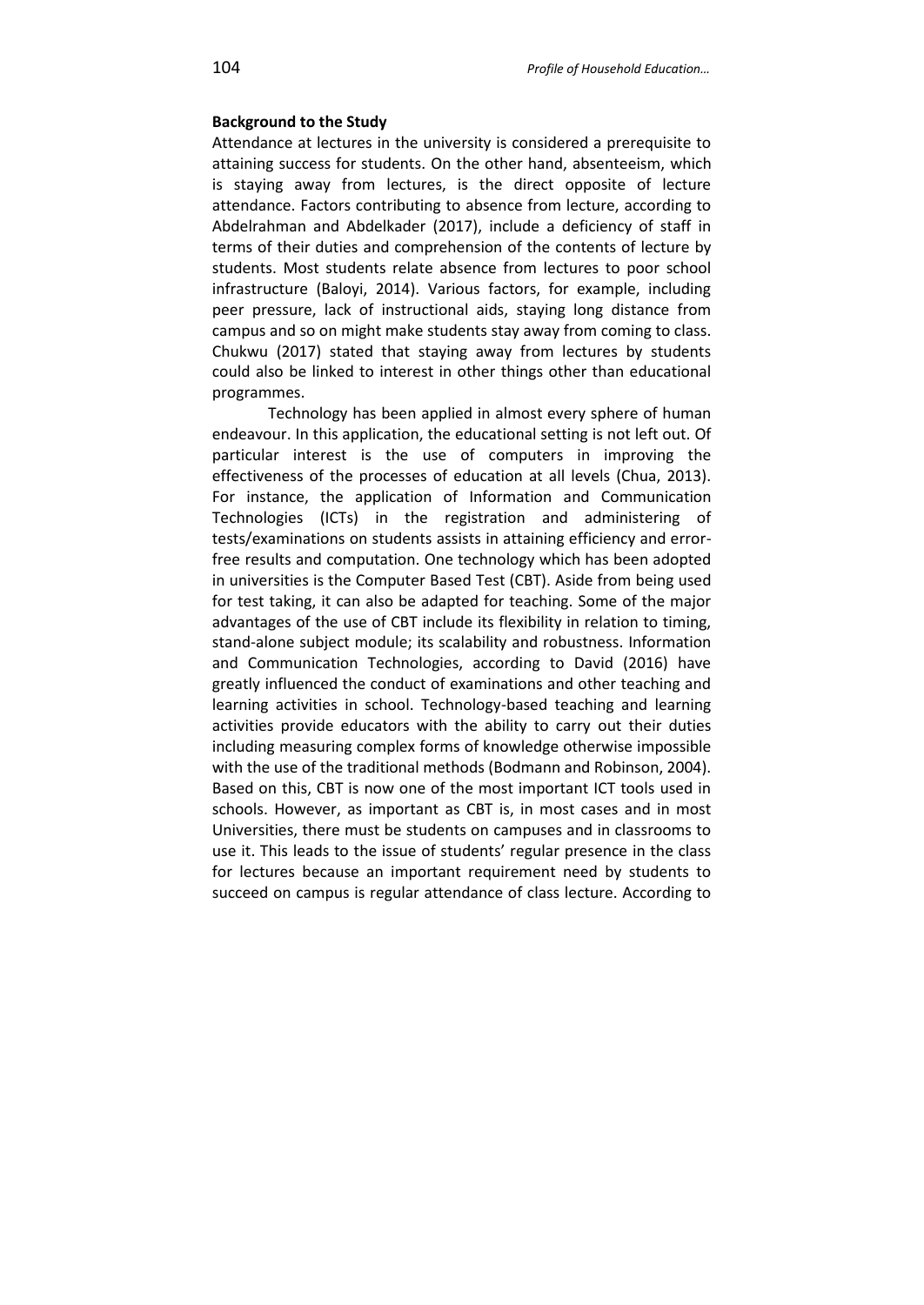Ul-Saufie, Ahmad and Ahmat (2018), attending lectures ensures that students will have the opportunity to listen directly to what the lecturer is saying and it is assumed that this will lead to a better performance. Also, class attendance stands as an essential criterion in improving student's performance.

It appears that the factors preventing students from attending lectures punctually and regularly are mainly individual. Weekday and starting time of the course significantly affect class attendance. Classes on Monday, Wednesday, and Friday, as well as early in the morning (8- 9 a.m.) are attended less regularly (Wolbring, 2012). Amongst the most frequently cited causes of non-attendance were sleeplessness, ill health and the inefficiency of lectures in overcrowded halls (Bati, Mandiracioglu, Orgun, and Govsa, 2013). Wadesango and Machingambi (2011) reported that absenteeism is rampant among the students in African universities due to reasons like lack of subject interest, poor teaching strategies by lecturers, unfavourable learning environment, too much socialization, part-time jobs to augment meager bursaries granted by various sponsors and poor relations with the lecturers. However, studies have shown that students use alternate content channels for review and rarely as a substitute for the classroom lecture (Technology and teaching, 2013). Nevertheless, absence can be viewed as a very personal decision based on both the ability to attend lectures and the motivation to attend (Kottasz, 2005, cited by Snejana and Veselina, 2013).

Bati, Mandiracioglu, Orgun and Govsa (2013) reported that more difficult courses have higher range of attendance compared with not so tough courses as students are able to take their own lecture notes, learning which aspects of the lecture content were being emphasized. Some researchers state that 25% or more students are likely to be absent from lectures on any given day (Snejana and Veselina, 2013). However, Wolbring (2012) found that absenteeism is higher, if the course pace is too fast and courses are too difficult. Student attendance has long been linked to success in school. Yolanda (2009) reported that gender contributes to students' participation in class lectures. As the course level increases, females participate more in lecture interactions than males. Different gender contributes to the level of participation of students in lectures. There is a stronger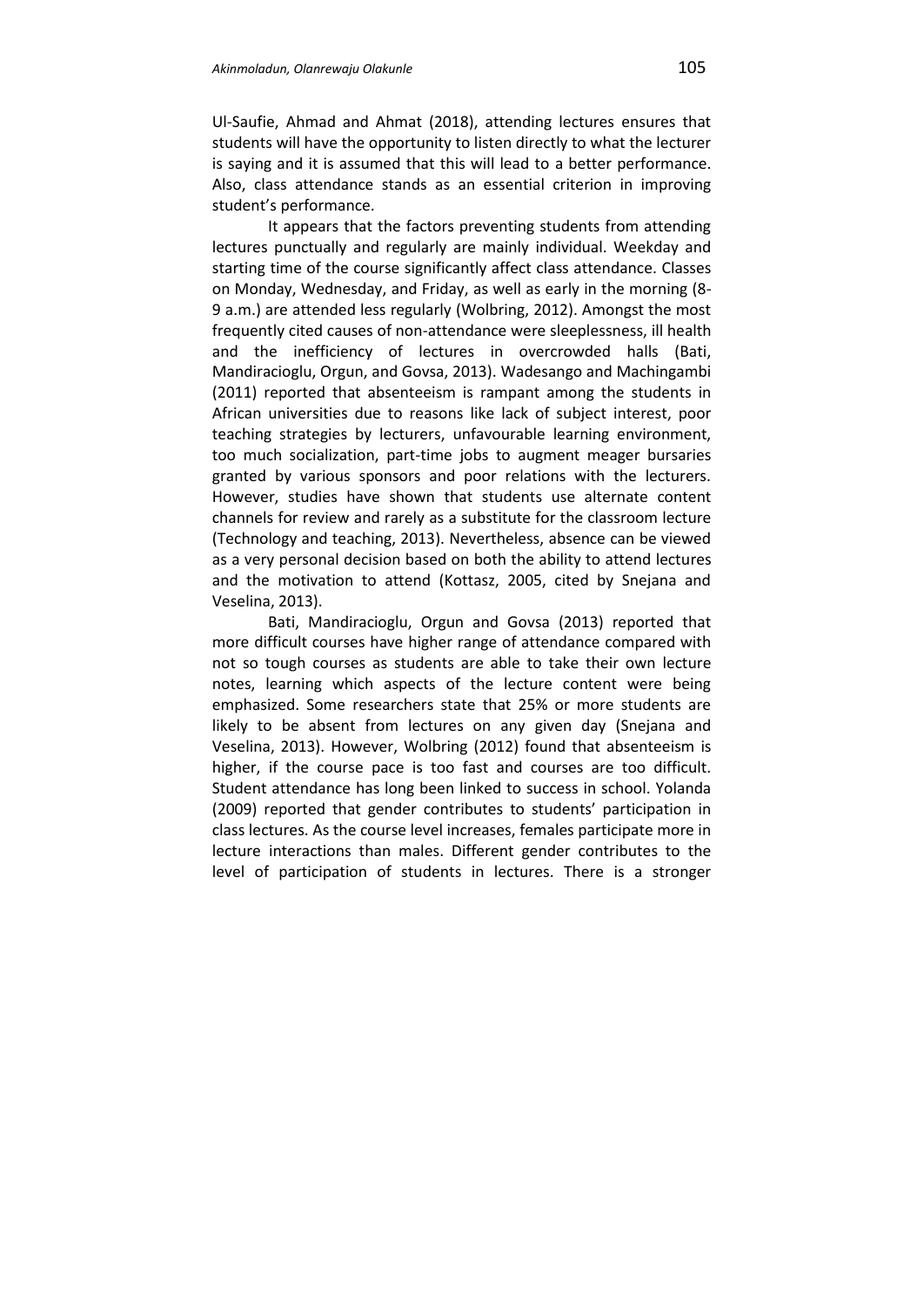tendency for females to attend lectures more than males (Snejana and Veselina, 2013).

The study of students' absence from lectures is very important because attendance in classes is vital as students are more likely to perform better and achieve lecture objectives when they present themselves in classes (Ahmed, 2013). Absenteeism disturbs the dynamic teaching-learning environment and adversely affects the overall well-being of classes (Segal, 2008). The magnitude of irregular attendance at school and classes does not only affect the absent students, but also impacts on lecturers' ability to articulate the curriculum requirements, and to plan and present instructional activities in an organized and meaningful way (Vidyakala And Priya, 2015). Based on the foregoing, this study examines the perceived influence of Computer-Based Test on undergraduates' lecture attendance in Ogun State.

### **Statement of the Problem**

Attendance of lectures by students ensure that they will be able to listen to the lecturer directly and it is believed that this might assist in their understanding of the concept being taught. Despite this importance, staying away from lectures still persists and this is still a common problem in universities. The challenge remains as students still stay out of class as observed by the researcher. Inability to get motivated by lack of the use of ICT and related gadgets in the classroom for academic purposes sometimes makes students to dislike classes, thereby missing lectures. Consequently, absence from lectures makes students to miss important information from peers and their lecturers in addition to missing the benefits of attendance. ICT has revolutionized the educational landscape. One of the tools of ICT which is reasoned to be of help in the control chronic absence from lectures is CBT. Since most schools have adopted this ICT tool, it is believed that its adaption for teaching and learning should be able to assist in reducing chronic absence from classes. It is in view of this that this study examined the perceived influence of Computer-Based Test on students' attendance in lecture classes among undergraduate students in Ogun State.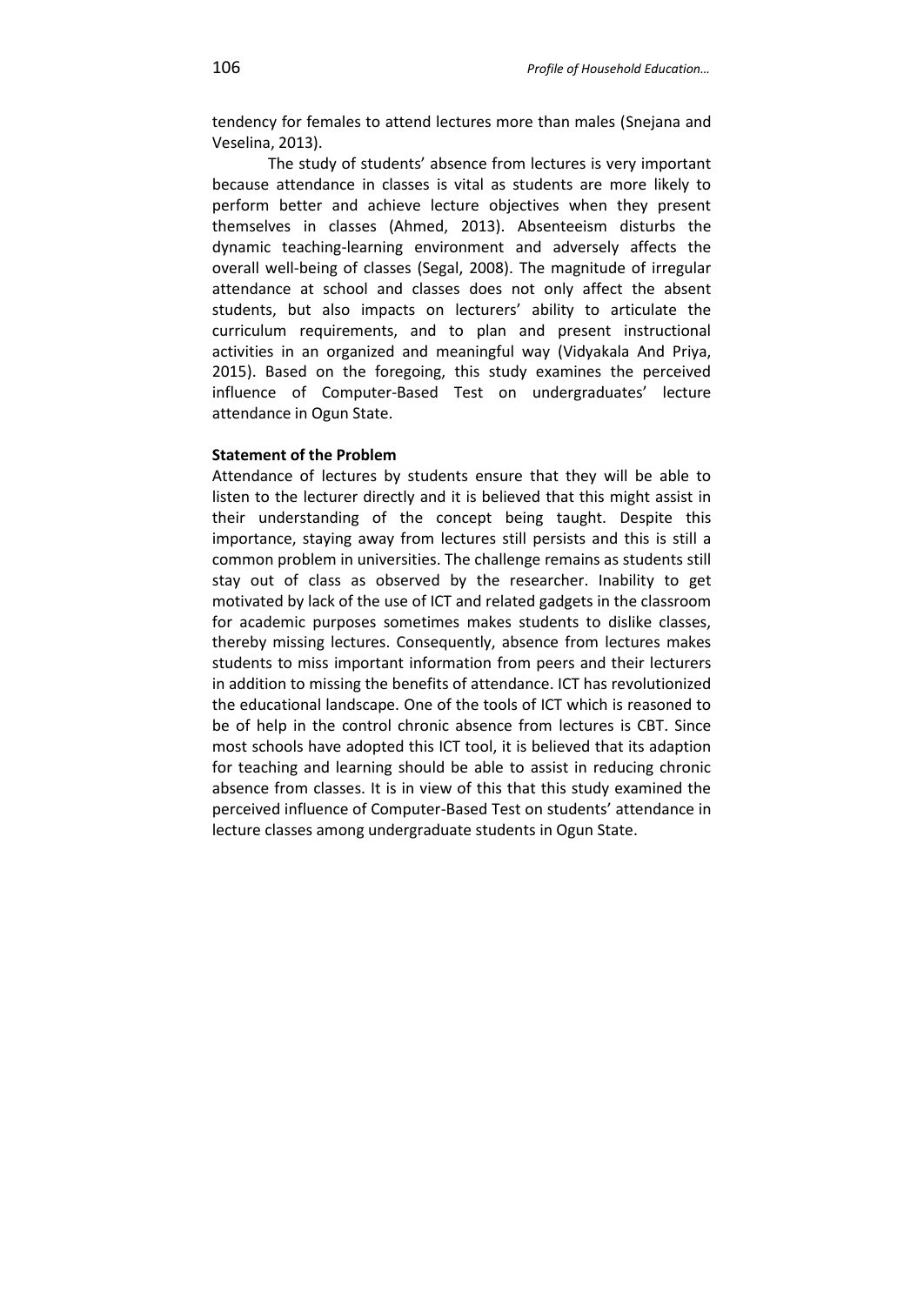# **Research Questions**

The following research questions were answered in this study:

- 1. What is the extent of undergraduates' punctuality in class based on the influence of CBT?
- 2. What is the extent of undergraduates' regularity in class based on the influence of CBT?

### **Hypotheses**

- **Ho1:** There is no significant influence of Computer-Based Test on undergraduate students' lecture attendance.
- **Ho2:** There is no significant difference in the lecture attendance of male and female undergraduates based on the influence of CBT.

# **Methodology**

The methodology adopted was the descriptive survey research design. The population of the study comprised of all the students of Tai Solarin University of Education, Ijebu-Ode, Olabisi Onabanjo University, Ago-Iwoye, and Federal University of Agriculture, Abeokuta, all in Ogun State. The sample of the study was made up of six hundred (600) students, 200 from each university. The simple random sampling technique was used for sample selection. Research instrument titled "Computer-Based Test and Lecture Attendance Questionnaire (CBTLAQ)" was used for data collection with options: Strongly Agreed (SA), Agreed (A), Disagreed (D) and Strongly Disagreed (SD), respectively. The instrument was validated by two lecturers in the Department of Educational Technology to assess its face and content validity while the reliability of the instrument was done using the testretest method and after the Cronbach Alpha reliability testing, a coefficient of 0.79 and it confirmed that the instrument was reliable. The instrument was administered to the selected students on their various campuses after obtaining their consents to participate in the study. The research questions raised were answered using the descriptive statistic of mean (2.5 as the benchmark) and standard deviations while the hypotheses stated were tested using Regression and t-test at 0.05 level of significance.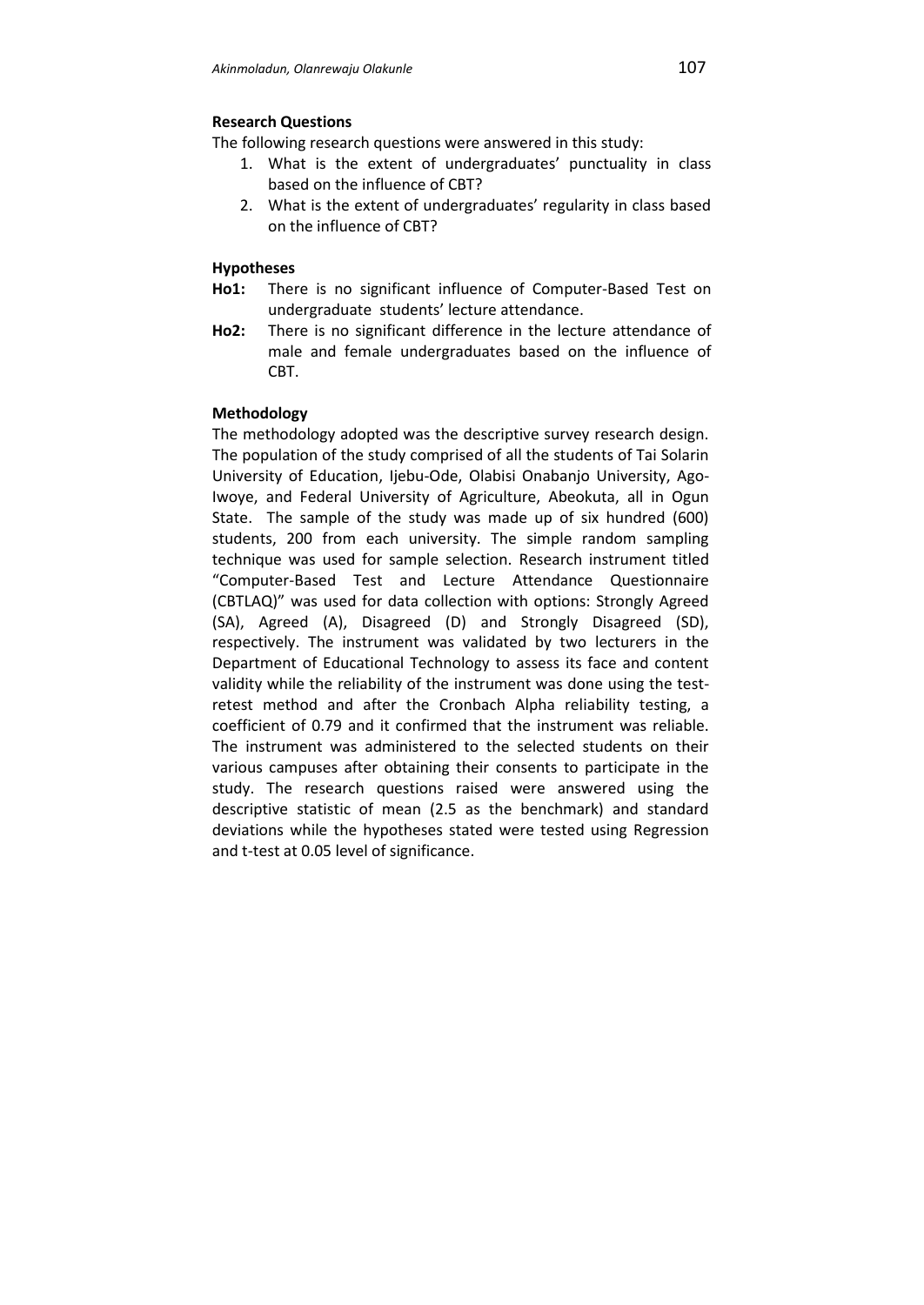# **Results**

**Research Question 1: W**hat is the extent of undergraduates' punctuality in class?

| Table 1: Showing the frequencies, Mean and STD results on the extent |
|----------------------------------------------------------------------|
| of undergraduates' punctuality in class based on the influence       |
| of CBT                                                               |

| S/N | <b>Items on Punctuality</b>                                                                                                                | SA             | А              | D              | <b>SD</b>     | Mean | <b>STD</b> |
|-----|--------------------------------------------------------------------------------------------------------------------------------------------|----------------|----------------|----------------|---------------|------|------------|
| 1.  | I am always interested<br>in going to class early<br>whenever Computer-<br>Based Tests would be<br>used for assessment.                    | 266<br>(51.0%) | 193<br>(37.0%) | 30<br>(5.7%)   | 33<br>(6.3%)  | 3.33 | .846       |
| 2.  | I am always serious<br>about going to classes<br>when the use of<br><b>Computer-Based Tests</b><br>is involved.                            | 227<br>(43.5%) | 216<br>(41.4%) | 45<br>(8.6%)   | 34<br>(6.5%)  | 3.22 | .858       |
| 3.  | Because I know that<br>my scores would be<br>safe and accurate<br>when Computer-<br>Based Test is used, I<br>always attend class<br>early. | 173<br>(33.1%) | 255<br>(48.9%) | 71<br>(13.6)   | 23<br>(4.4%)  | 3.11 | .796       |
| 4.  | Computer-Based Test<br>mode of assessment<br>does not require<br>regular attendance at<br>lecture before one can<br>pass.                  | 82<br>(15.7%)  | 222<br>(42%)   | 179<br>(34.3%) | 39<br>(7.5%)  | 2.66 | .829       |
| 5.  | It is not necessary to<br>attend lecture<br>regularly when the<br>mode of assessment is<br>CBT.                                            | 77<br>(14.8%)  | 153<br>(29.3)  | 208<br>(39.8%) | 84<br>(16.1%) | 2.43 | .929       |
| 6.  | With Computer-Based<br>Test mode of<br>assessment,<br>punctuality at lecture<br>is not a must to pass<br>exam.                             | 96<br>(17.6%)  | 180<br>(34.5%) | 154<br>(29.5%) | 92<br>(17.6%  | 2.54 | .985       |
| 7.  | My attendance at<br>lecture has improved<br>better now that CBT is                                                                         | 148<br>(28.4%) | 233<br>(44.6%) | 105<br>(20.1%) | 36<br>(6.9%   | 2.94 | .871       |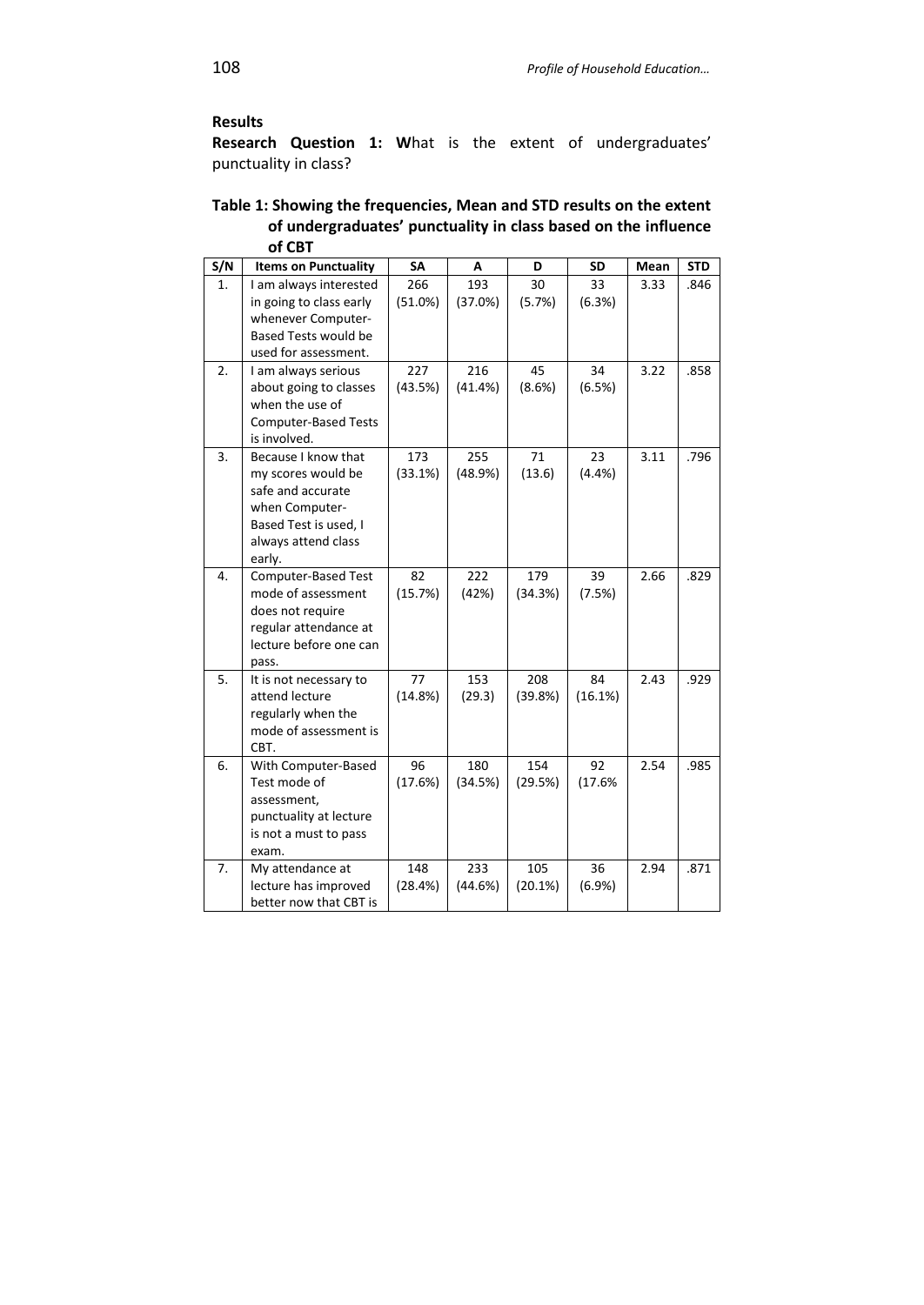|     | used as mode of                            |         |         |         |         |      |      |
|-----|--------------------------------------------|---------|---------|---------|---------|------|------|
|     | assessment.                                |         |         |         |         |      |      |
| 8.  | I do not think that it is                  | 62      | 133     | 229     | 98      | 2.30 | .909 |
|     | important to attend                        | (11.9%) | (25.5%) | (43.9%) | (18.8%) |      |      |
|     | lecture punctually                         |         |         |         |         |      |      |
|     | because the mode of                        |         |         |         |         |      |      |
|     | assessment is CBT.                         |         |         |         |         |      |      |
| 9.  | Use of Computer-                           | 62      | 127     | 228     | 105     | 2.28 | .918 |
|     | Based Tests or not, I                      | (11.9%) | (24.3%) | (43.7%) | (20.1%) |      |      |
|     | get to class whenever                      |         |         |         |         |      |      |
|     | I like.                                    | 48      |         |         |         | 2.15 |      |
| 10. | Even as my scores are<br>safe and accurate |         | 114     | 228     | 132     |      | .909 |
|     | when Computer-                             | (.2%)   | (21.8%) | (43.7%) | (25.3%) |      |      |
|     | Based Test is used, I                      |         |         |         |         |      |      |
|     | am not always                              |         |         |         |         |      |      |
|     | punctual to class.                         |         |         |         |         |      |      |
| 11. | My attendance at                           | 59      | 123     | 219     | 121     | 2.23 | .932 |
|     | lecture has decreased                      | (11.3%) | (23.6%) | (42.0%) | (23.2%) |      |      |
|     | lately because CBT is                      |         |         |         |         |      |      |
|     | used as mode of                            |         |         |         |         |      |      |
|     | assessment.                                |         |         |         |         |      |      |
| 12. | My attendance at                           | 135     | 219     | 123     | 45      | 2.85 | .905 |
|     | lecture has not                            | (25.9%) | (42.0%) | (23.6%) | (8.6%)  |      |      |
|     | changed from what it                       |         |         |         |         |      |      |
|     | used to be when the                        |         |         |         |         |      |      |
|     | mode of assessment                         |         |         |         |         |      |      |
|     | was paper-pen mode                         |         |         |         |         |      |      |
|     | of assessment.                             |         |         |         |         |      |      |
| 13. | The faster nature at                       | 64      | 181     | 214     | 63      | 2.47 | .859 |
|     | which scores and                           | (12.3%) | (34.7%) | (41.0%) | (12.1%) |      |      |
|     | other reports are                          |         |         |         |         |      |      |
|     | made available                             |         |         |         |         |      |      |
|     | through the use of                         |         |         |         |         |      |      |
|     | <b>Computer-Based Tests</b>                |         |         |         |         |      |      |
|     | are not enough to<br>make me always        |         |         |         |         |      |      |
|     | punctual to class.                         |         |         |         |         |      |      |
| 14. | I still get late to class                  | 79      | 82      | 225     | 136     | 2.20 | .993 |
|     | most times regardless                      | (15.1%) | (15.7%) | (43.1%) | (26.1%) |      |      |
|     | of my likeness for                         |         |         |         |         |      |      |
|     | Computer-Based Test.                       |         |         |         |         |      |      |
| 15. | Even as missing scripts                    | 79      | 82      | 276     | 83      | 2.30 | .913 |
|     | and scores are not                         | (15.1%) | (16.1%) | (52.9%) | (15.9%) |      |      |
|     | common in CBT that                         |         |         |         |         |      |      |
|     | does not make me get                       |         |         |         |         |      |      |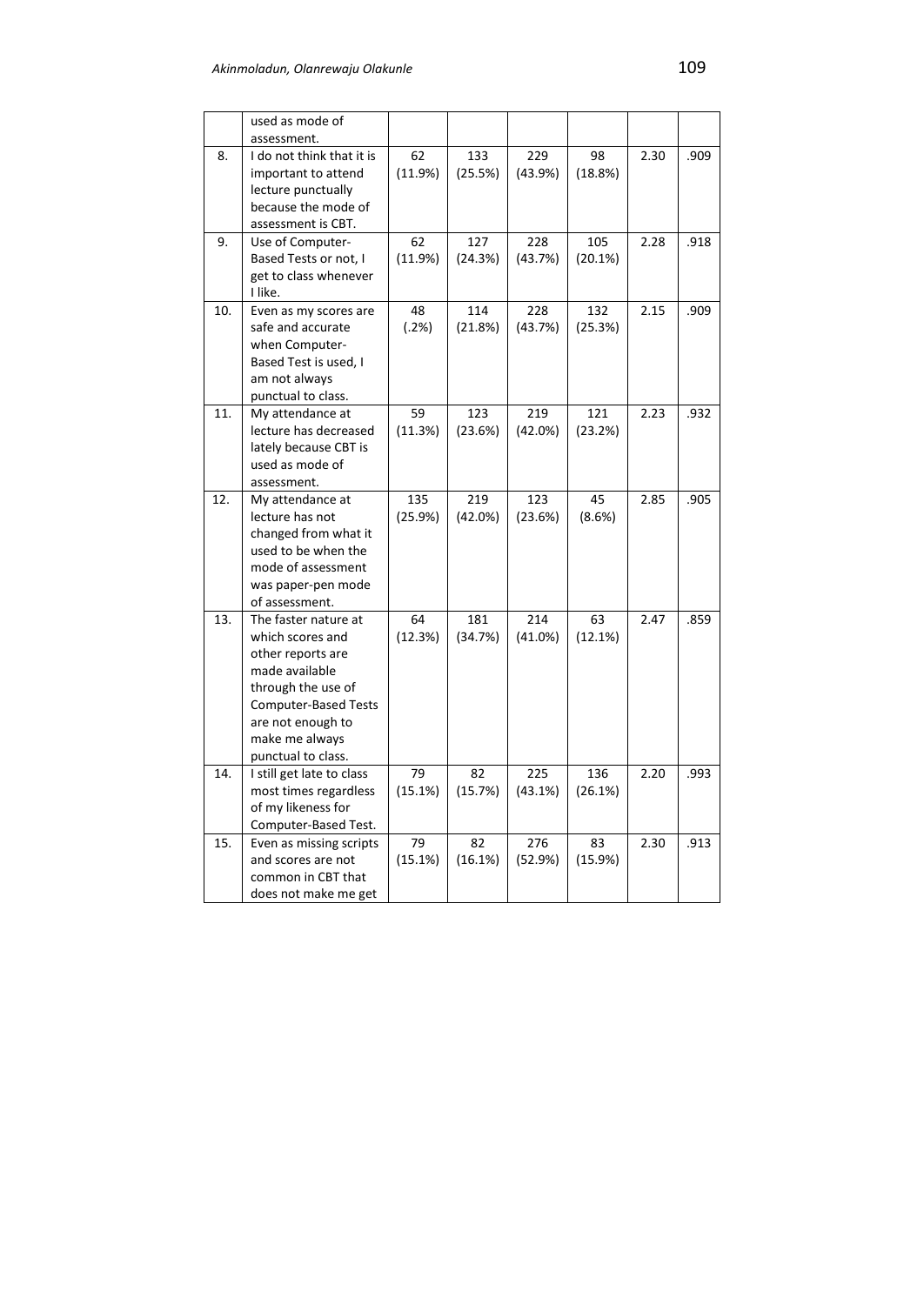|     | to class early.                                                                                                                                  |               |                |                |                  |      |      |
|-----|--------------------------------------------------------------------------------------------------------------------------------------------------|---------------|----------------|----------------|------------------|------|------|
| 16. | I like the idea of CBT<br>but its influence is not<br>strong enough to<br>make me get to class<br>early.                                         | 72<br>(13.8%) | 158<br>(30.3%) | 229<br>(43.9%) | 63<br>(12.1%)    | 2.46 | .876 |
| 17. | My likeness for<br>Computer-Based Test<br>is very strong but it<br>has not been able to<br>influence my early<br>arrival for lecture<br>classes. | 88<br>(16.9%) | 145<br>(27.8%) | 232<br>(44.4%) | 57<br>$(10.9\%)$ | 2.51 | .898 |

### **Average Mean = 2.58**

#### **Benchmark Mean = 2.50**

**Decision Rule:** Mean of less than 2.50 shows that Computer-Based Test does not positively influence undergraduate students' punctuality in class, while a Mean of 2.50 and above shows that Computer-Based Test positively influence undergraduate students' punctuality in class.

As shown in the results in table 1, and in relation to the Average Mean (2.58) which is greater than the Benchmark Mean of 2.50, it was shown that Computer-Based Test does positively influenced undergraduate students' punctuality in class. The results further show that I am always interested in going to class early whenever Computer-Based Tests would be used for assessment ( $X = 3.33$ ); I am always serious about going to classes when the use of Computer-Based Tests is involved  $(X = 3.22)$ ; Because I know that my scores would be safe and accurate when Computer-Based Test is used, I always attend class early  $(X = 3.11)$ ; Computer-Based Test mode of assessment does not require regular attendance at lecture before one can pass ( $X = 2.66$ ); It is not necessary to attend lecture regularly when the mode of assessment is CBT  $(X = 2.43)$ ; With Computer-Based Test mode of assessment, punctuality at lecture is not a must to pass examination ( $X = 2.54$ ); My attendance at lecture has improved now that CBT is used as mode of assessment  $(X = 2.94)$ ; I do not think that it is important to attend lecture punctually because the mode of assessment is CBT ( $X = 2.30$ ); Use of Computer-Based Tests or not, I get to class whenever I like  $(X =$ 2.28); and that even as my scores are safe and accurate when Computer-Based Test is used, I am not always punctual to class  $(X =$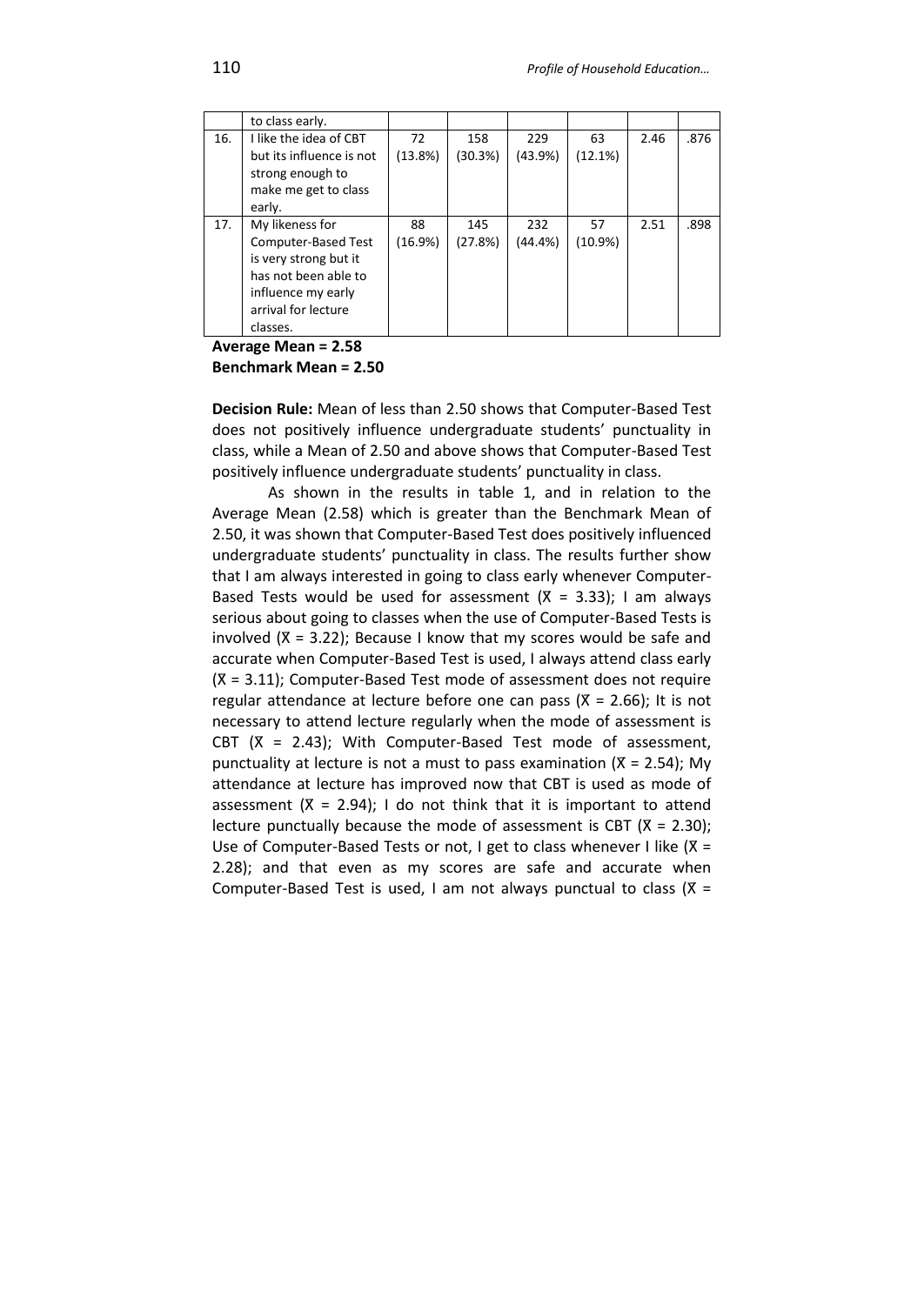2.15). Also, the results showed that my attendance at lecture has decreased lately because CBT is used as mode of assessment ( $X = 2.23$ ); My attendance at lecture has not changed from what it used to be when the mode of assessment was paper-pen mode of assessment  $(X =$ 2.85), among others. In view of the above, it was concluded that Computer-Based Test positively influences undergraduate students' punctuality in class for lecture.

**Research Question 2: Wh**at is the extent of undergraduates' regularity in class?

|     | <b>UL CD L</b>             |           |         |         |           |      |            |
|-----|----------------------------|-----------|---------|---------|-----------|------|------------|
| S/N | <b>Items on Regularity</b> | <b>SA</b> | A       | D       | <b>SD</b> | Mean | <b>STD</b> |
| 1.  | I am always regular        | 238       | 205     | 38      | 41        | 3.23 | .891       |
|     | in class whenever          | (45.6%)   | (39.3%) | (7.3%)  | (7.9%)    |      |            |
|     | Computer-Based             |           |         |         |           |      |            |
|     | Tests would be used        |           |         |         |           |      |            |
|     | for assessment.            |           |         |         |           |      |            |
| 2.  | I am always regular        | 228       | 202     | 61      | 31        | 3.20 | .867       |
|     | in since the use of        | (43.7%)   | (38.7%) | (11.7%) | $(5.9\%)$ |      |            |
|     | technology                 |           |         |         |           |      |            |
|     | (Computer-Based            |           |         |         |           |      |            |
|     | Test) improves my          |           |         |         |           |      |            |
|     | learning.                  |           |         |         |           |      |            |
| 3.  | My regularity in class     | 196       | 222     | 70      | 34        | 3.11 | .871       |
|     | has improved               | (37.5%)   | (42.5%) | (13.4%) | (6.5%)    |      |            |
|     | because my scores          |           |         |         |           |      |            |
|     | are safe and accurate      |           |         |         |           |      |            |
|     | in Computer-Based          |           |         |         |           |      |            |
|     | Test database.             |           |         |         |           |      |            |
| 4.  | I am always serious        | 184       | 236     | 57      | 45        | 3.07 | .896       |
|     | about attending            | (35.2%)   | (45.2%) | (10.9%) | (8.6%)    |      |            |
|     | classes when the use       |           |         |         |           |      |            |
|     | of technology              |           |         |         |           |      |            |
|     | (Computer-Based            |           |         |         |           |      |            |
|     | Tests) is involved.        |           |         |         |           |      |            |
| 5.  | Whenever my grades         | 139       | 244     | 104     | 35        | 2.93 | .855       |
|     | improve due to CBT,        | (26.6%)   | (46.7%) | (19.9%) | (6.7%)    |      |            |
|     | I am always regular        |           |         |         |           |      |            |
|     | in class.                  |           |         |         |           |      |            |
| 6.  | Even as my scores          | 81        | 123     | 230     | 88        | 2.38 | .940       |

**Table 2: Showing the frequency, Mean and STD results on the extent of undergraduates' regularity in class based on the influence**   $\overline{f}$  CBT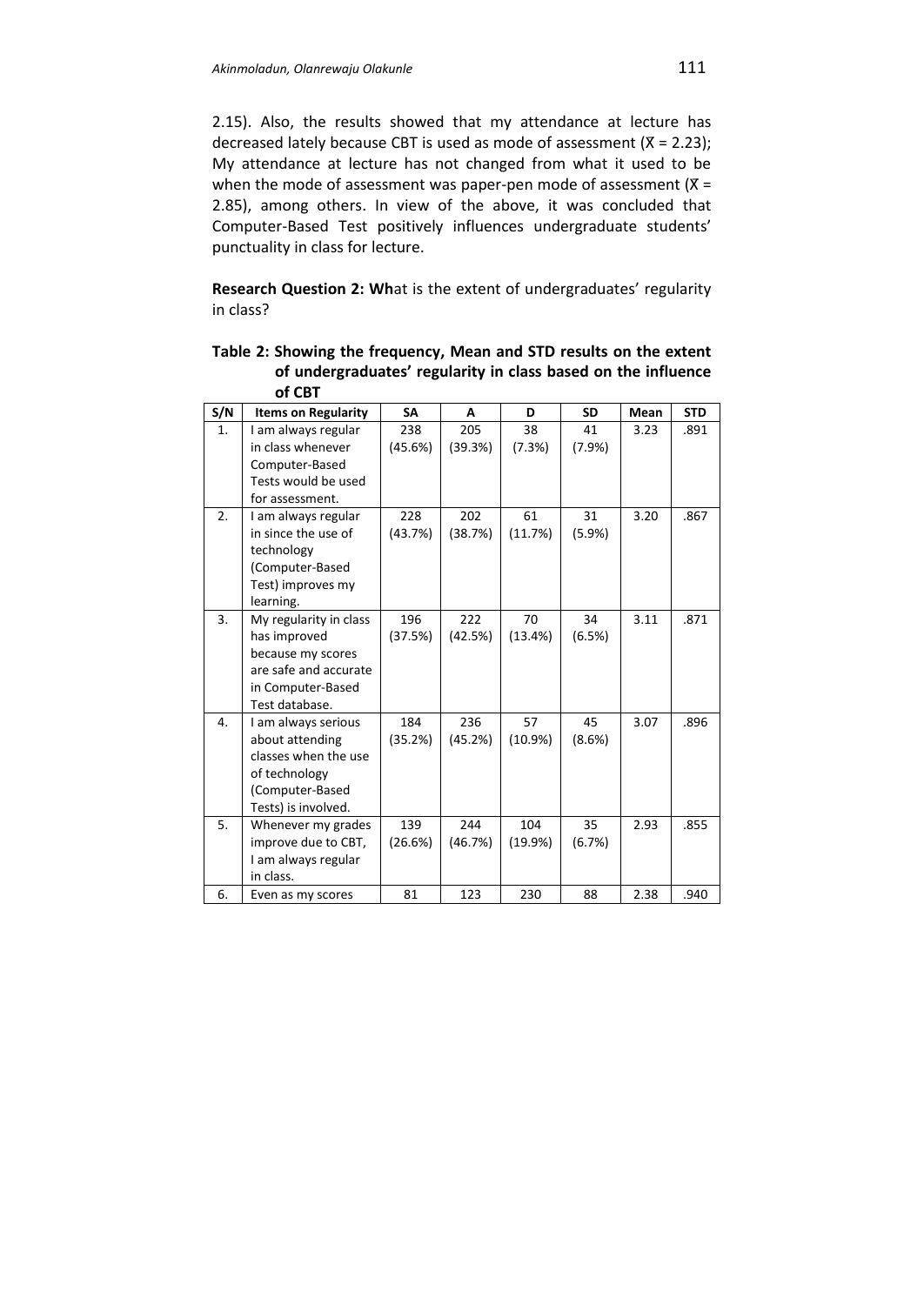|     | are safe and accurate<br>when Computer-<br>Based Test is used, I                                                                                           | (15.5%)        | (23.6%)        | 44.1%)         | (16.9%)         |      |       |
|-----|------------------------------------------------------------------------------------------------------------------------------------------------------------|----------------|----------------|----------------|-----------------|------|-------|
|     | am not always<br>regular in class.                                                                                                                         |                |                |                |                 |      |       |
| 7.  | I am always regular<br>in class due to my<br>likeness for<br>Computer-Based<br>Test.                                                                       | 152<br>(29.1%) | 241<br>(46.2%) | 89<br>(17.0%)  | 40<br>(7.7%)    | 2.97 | .877  |
| 8.  | My likeness for<br>Computer-Based<br>Tests influences my<br>regular attendance<br>in class.                                                                | 156<br>(29.9%) | 247<br>(47.3%) | 87<br>(16.7%)  | 32<br>(6.1%)    | 3.01 | .844  |
| 9.  | Due to my interest in<br>CBT as a result of its<br>efficiency, I always<br>make sure I am<br>always regular in<br>class.                                   | 174<br>(33.3%) | 248<br>(47.5%) | 53<br>(10.2%)  | 47<br>$(9.0\%)$ | 3.05 | .891  |
| 10. | Because I am aware<br>that missing scripts<br>and scores are not<br>common in CBT<br>environments, I<br>make sure that I am<br>always regular in<br>class. | 149<br>(28.5%) | 245<br>(46.9%) | 89<br>(16.9%)  | 40<br>(7.7%)    | 2.96 | .872  |
| 11. | My regularity in class<br>is not as a result of<br>Computer-Based<br>Test.                                                                                 | 170<br>(32.6%) | 185<br>(35.4%) | 121<br>(23.2%) | 46<br>(8.8%)    | 2.92 | .951  |
| 12. | Use of Computer-<br>Based Tests or not, I<br>am not always<br>regular in class.                                                                            | 110<br>(21.1%) | 140<br>(26.8%) | 174<br>(33.3%) | 98<br>(18.8%)   | 2.50 | 1.024 |
| 13. | I am always regular<br>in class due to the<br>faster nature at<br>which scores and<br>other reports are<br>made available<br>through CBT.                  | 181<br>(34.7%) | 203<br>(38.9%) | 92<br>(17.6%)  | 46<br>(8.8%)    | 2.99 | .937  |
| 14. | Even as technology<br>(Computer-Based                                                                                                                      | 117<br>(22.4%) | 173<br>(33.1%) | 160<br>(30.7%) | 72<br>(13.8%)   | 2.64 | .978  |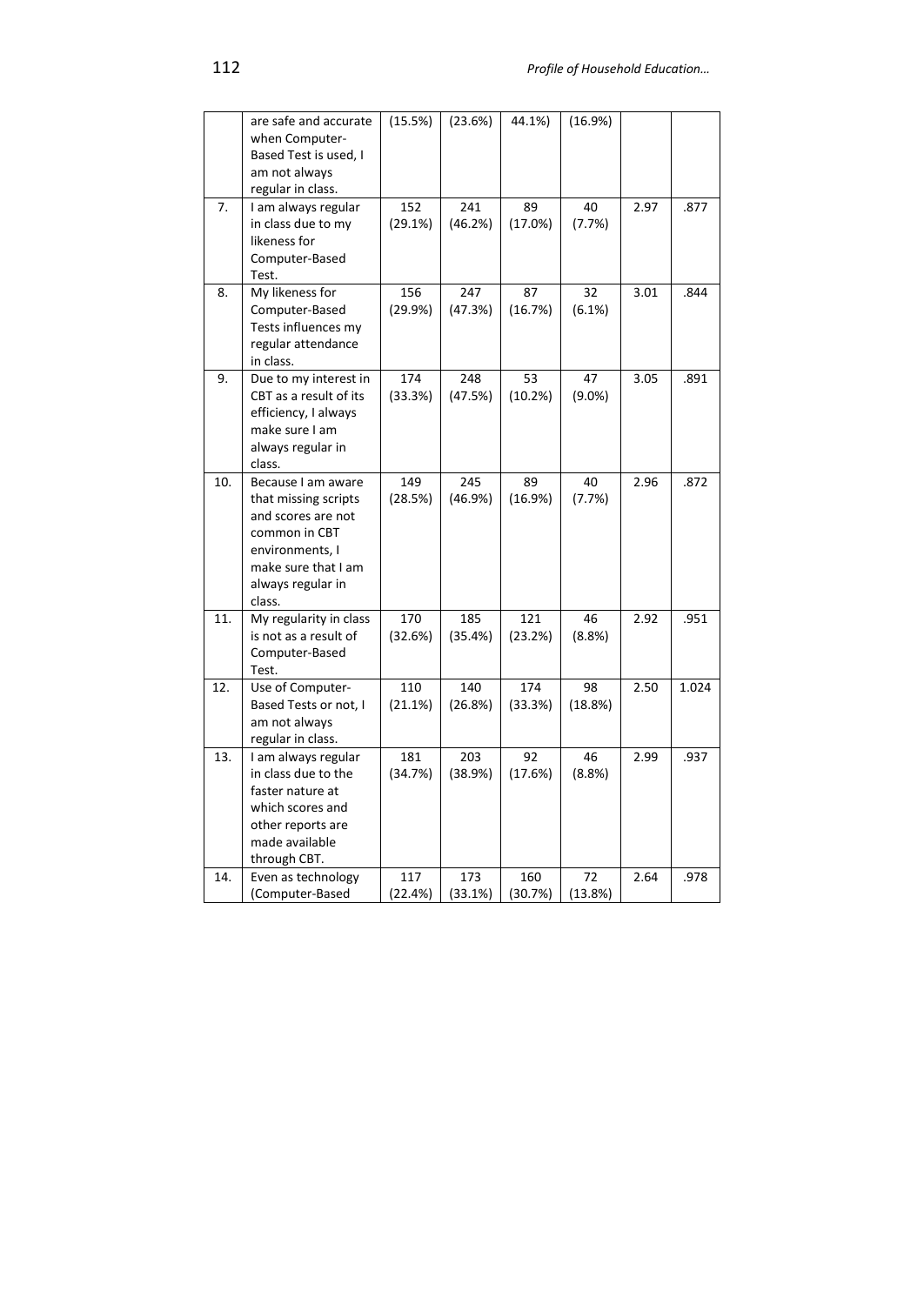|     | Test) improves my      |         |         |            |            |      |       |
|-----|------------------------|---------|---------|------------|------------|------|-------|
|     | learning, I still      |         |         |            |            |      |       |
|     | struggle to be result  |         |         |            |            |      |       |
|     | in class.              |         |         |            |            |      |       |
| 15. | My likeness for        | 75      | 212     | 188        | 47         | 2.60 | .841  |
|     | Computer-Based         | (14.4%) | (40.6%) | $(36.0\%)$ | $(9.0\%)$  |      |       |
|     | Test is very strong    |         |         |            |            |      |       |
|     | but it has not been    |         |         |            |            |      |       |
|     | able to influence my   |         |         |            |            |      |       |
|     | regularity in class.   |         |         |            |            |      |       |
| 16. | Even as missing        | 114     | 129     | 191        | 88         | 2.52 | 1.013 |
|     | scripts and scores     | (21.8%) | (24.7%) | (36.6%)    | (16.9%)    |      |       |
|     | are not common in      |         |         |            |            |      |       |
|     | CBT that does not      |         |         |            |            |      |       |
|     | make me to be          |         |         |            |            |      |       |
|     | regular in class.      |         |         |            |            |      |       |
| 17. | I am not always        | 68      | 170     | 203        | 81         | 2.43 | .904  |
|     | regular in class most  | (13.0%) | (32.6%) | (38.9%)    | (15.5%)    |      |       |
|     | times regardless of    |         |         |            |            |      |       |
|     | my likeness for        |         |         |            |            |      |       |
|     | Computer-Based         |         |         |            |            |      |       |
|     | Test.                  |         |         |            |            |      |       |
| 18. | The faster nature at   | 96      | 160     | 214        | 52         | 2.57 | .902  |
|     | which scores and       | (18.4%) | (30.7%) | (41.0%)    | $(10.0\%)$ |      |       |
|     | other reports are      |         |         |            |            |      |       |
|     | made available         |         |         |            |            |      |       |
|     | through the use of     |         |         |            |            |      |       |
|     | Computer-Based         |         |         |            |            |      |       |
|     | Tests are not enough   |         |         |            |            |      |       |
|     | to make me always      |         |         |            |            |      |       |
|     | regular in class.      |         |         |            |            |      |       |
| 19. | I like the idea of CBT | 90      | 129     | 271        | 32         | 2.53 | .847  |
|     | but its influence is   | (17.2%) | (24.7%) | (51.9%)    | (6.1%)     |      |       |
|     | not strong enough to   |         |         |            |            |      |       |
|     | make regular in        |         |         |            |            |      |       |
|     | class.                 |         |         |            |            |      |       |
| 20. | Improvements in my     | 88      | 124     | 267        | 43         | 2.49 | .868  |
|     | grades as a result of  | (16.9%) | (23.8%) | (51.1%)    | (8.2%)     |      |       |
|     | the use of CBT has     |         |         |            |            |      |       |
|     | not improved my        |         |         |            |            |      |       |
|     | regularity in class.   |         |         |            |            |      |       |

# **Average Mean = 2.81**

# **Benchmark Mean = 2.50**

**Decision Rule:** Mean of less than 2.50 shows that Computer-Based Test does not positively influence undergraduate students' regularity in class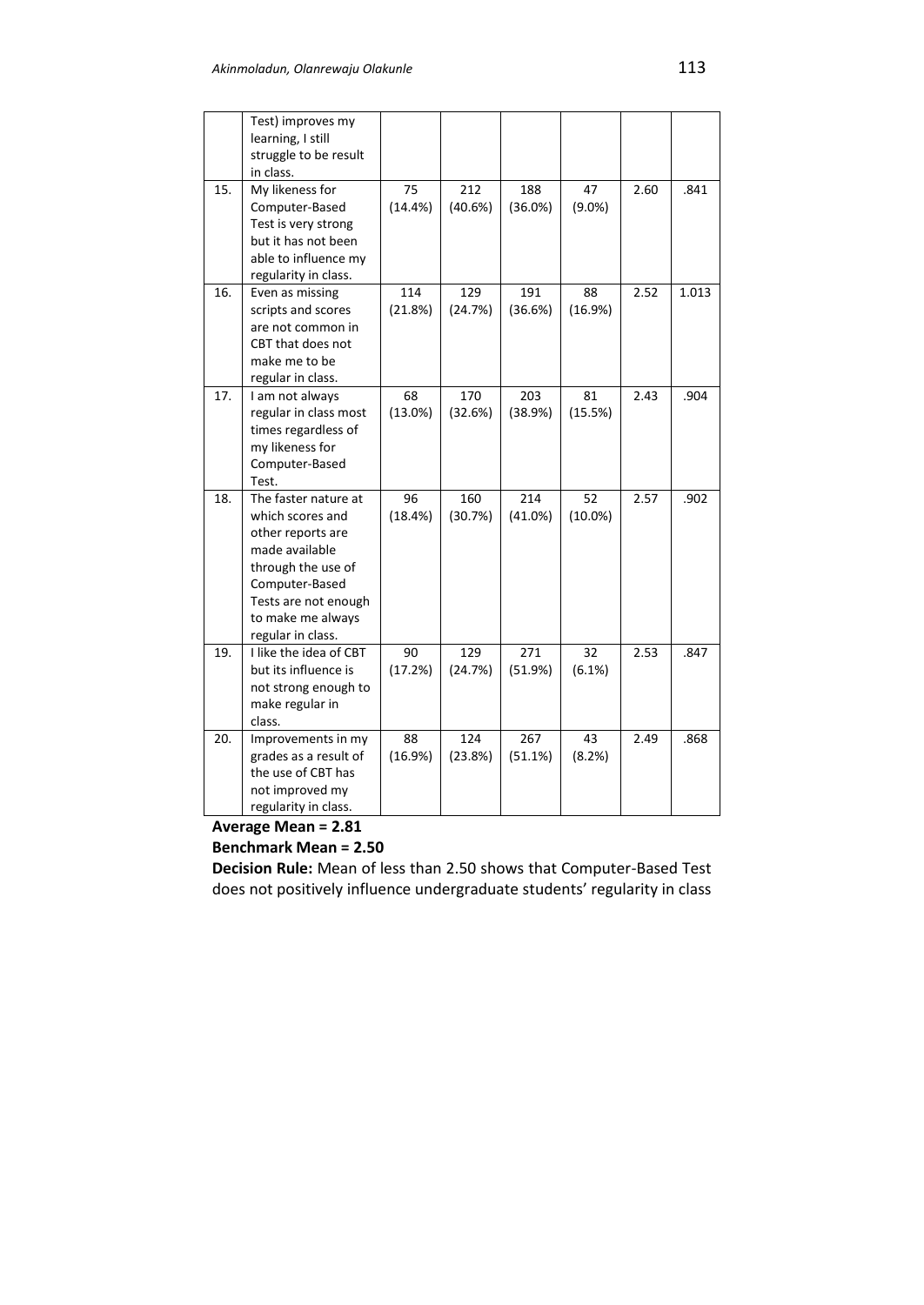while a Mean of 2.50 and above shows that Computer-Based Test positively influence undergraduate students' regularity in class.

As shown in the results in table 2, and in relation to the Average Mean (2.81) which is greater than the Benchmark Mean of 2.50, it was concluded that Computer-Based Test positively influences undergraduate students' regularity in class. The results further showed that I am always regular in class whenever Computer-Based Tests would be used for assessment  $(X = 3.23)$ ; I am always regular in since the use of technology (Computer-Based Test) improves my learning  $(X =$ 3.20); My regularity in class has improved because my scores are safe and accurate in Computer-Based Test database  $(X = 3.11)$ ; I am always serious about attending classes when the use of technology (Computer-Based Tests) is involved ( $X = 3.07$ ); Whenever my grades improve due to CBT, I am always regular in class ( $X = 2.93$ ); Even as my scores are safe and accurate when Computer-Based Test is used, I am not always regular in class  $(X = 2.38)$ ; I am always regular in class due to my likeness for Computer-Based Test ( $X = 2.97$ ); My likeness for Computer-Based Tests influences my regular attendance in class ( $X = 3.01$ ); Due to my interest in CBT as a result of its efficiency, I always make sure I am always regular in class ( $X = 3.05$ ); Because I am aware that missing scripts and scores are not common in CBT environments, I make sure that I am always regular in class ( $X = 2.96$ ); My regularity in class is not as a result of Computer-Based Test  $(X = 2.92)$  and that; Use of Computer-Based Tests or not, I am not always regular in class  $(X =$ 2.50). Also, the result shows that I am always regular in class due to the faster nature at which scores and other reports are made available through CBT (X = 2.99), among others. It was concluded that Computer-Based Test positively influences undergraduate students' regularity in class.

**Ho1:** There is no significant influence of Computer-Based Test on undergraduate students' lecture attendance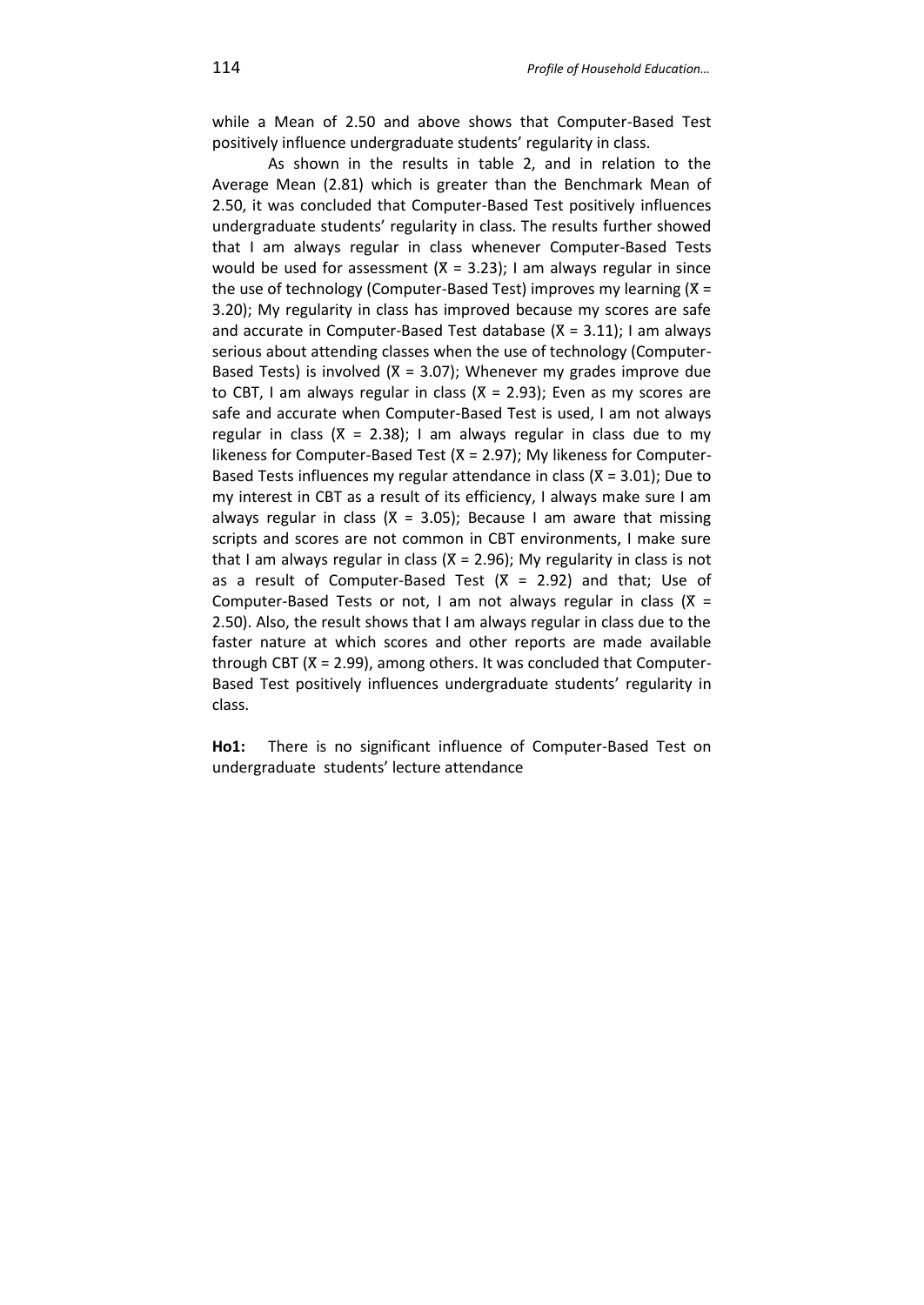| <b>Model</b> | <b>Unstandardized</b><br><b>Coefficients</b> |       | Standardized<br><b>Coefficients</b> |          | Sig. |
|--------------|----------------------------------------------|-------|-------------------------------------|----------|------|
|              |                                              | Std.  |                                     |          |      |
|              | в                                            | Error | <b>Beta</b>                         |          |      |
| (Constant)   | 6.356                                        | 2.092 |                                     | $-3.038$ | .003 |
| CBT          | .407                                         | .025  | .807                                | 16.363   | .000 |

|  |  |  | Table 3: Linear Regression Analysis showing influence of Computer- |
|--|--|--|--------------------------------------------------------------------|
|  |  |  | Based Test on undergraduate students' Lecture Attendance           |

**Dependent Variable:** Lecture Attendance

Table 3 presents the influence of Computer-Based Test on undergraduate students' lecture attendance in class. The table revealed that Computer-Based Test (β = .807; p  $\mathbb{Z}$  0.05) highly influences undergraduate students' lecture attendance. The influence of Computer-Based Test on undergraduate students' lecture attendance is however significant. The use of Computer-Based Testing seems to propel students' attendance at lectures as scheduled. Hence, the null hypothesis was rejected. Therefore, there is a significant influence of Computer-Based Test on undergraduate students' lecture attendance.

**Ho2:** There is no significant difference in the lecture attendance of male and female undergraduates

**Table 4: Showing t-test results on difference in the lecture attendance of male and female undergraduate students.**

| Variable      | N   | Mean   | STD    | t-cal  | t-tab | <b>D-</b><br>value | Remark |
|---------------|-----|--------|--------|--------|-------|--------------------|--------|
| Male          | 227 | 101.57 | 14.296 |        |       |                    |        |
| <b>Female</b> | 295 | 98.95  | 11.097 | 13.071 | 1.283 | .000               | Sig.   |

Based on the result in table 4, there is significant difference in lecture attendance of male and female undergraduate students. According to the result (t-cal = 13.071;  $p < 0.05$ ), a significant difference exists in their lecture attendance with males having a higher mean of 101.57 while female students have a mean of 98.95. In view of this, the stated null hypothesis that there is no significant difference in the lecture attendance of male and female undergraduates is rejected while an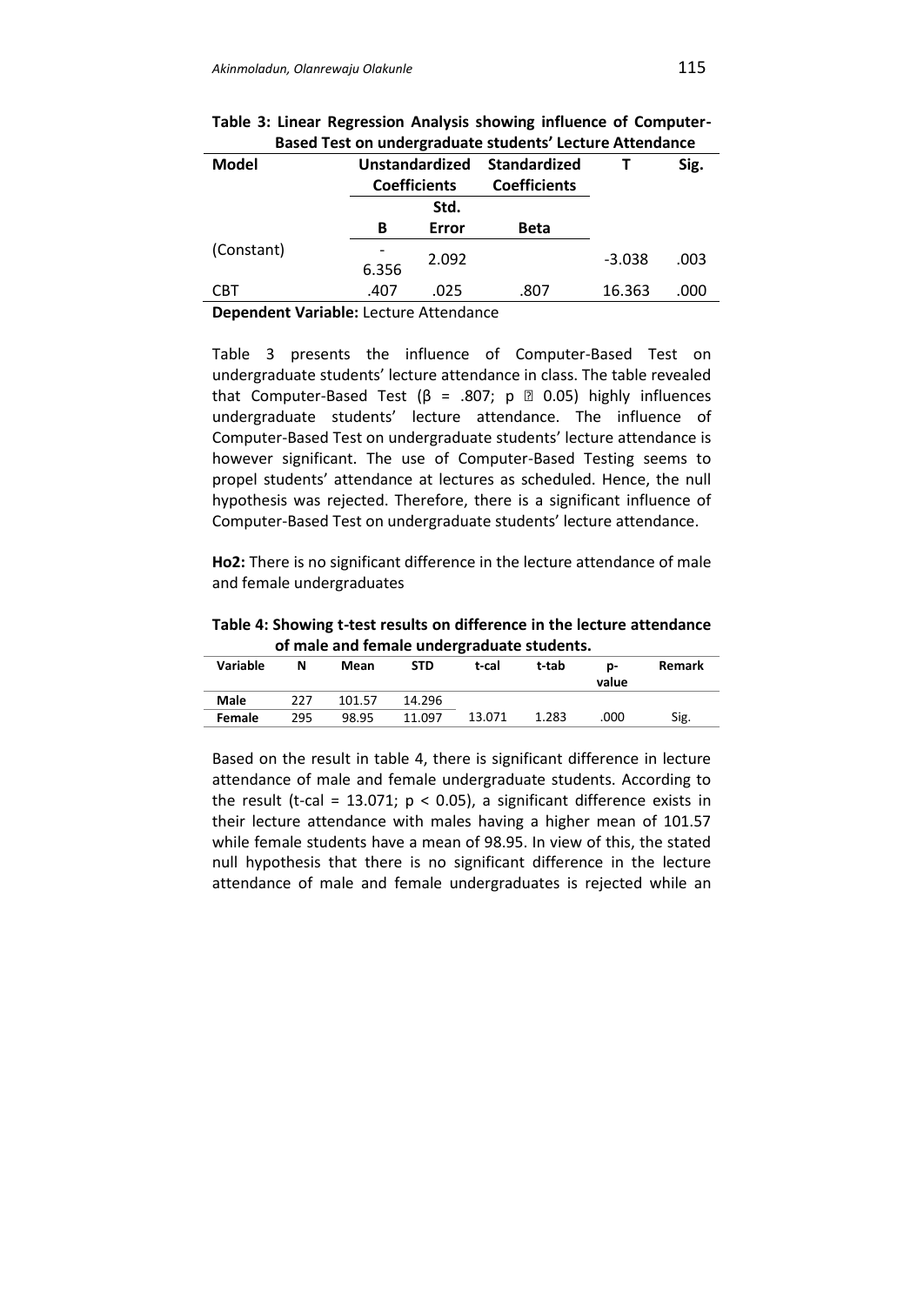alternative hypothesis is accepted that there is a significant difference in the lecture attendance of male and female undergraduates. This further shows that male students attend lecture more than their female counterparts. In view of this, it was concluded that there is a significant difference in lecture attendance of male and female undergraduate students.

# **Discussion of Findings**

Research question one has to do with the extent of undergraduates' punctuality in class. The result, based on the Average Mean of 2.58, which was greater than the Benchmark Mean of 2.50, it was concluded that Computer-Based Test positively influenced undergraduate students' punctuality in class. It appears that the factors preventing students from attending lectures punctually and regularly are mainly individual. Weekday and starting time of the course significantly affect class attendance. Classes on Monday, Wednesday, and Friday, as well as early in the morning (8-9 a.m.) are attended less regularly (Wolbring, 2012). Amongst the most frequently cited causes of non-attendance were sleeplessness, ill health and the inefficiency of lectures in overcrowded halls (Bati, Mandiracioglu, Orgun and Govsa, 2013). On the extent of undergraduates' regularity in class based on CTB usage, the study found that Computer-Based Test positively influences (Average Mean of 2.81) undergraduate students' regularity in class. According to Ali (2009), students who attended class more regularly were amongst the best students in their class. However, a larger percentage of students who had very low attendance were the top low students in class. Wadesango and Machingambi (2011) reported that absenteeism is rampant among the students in African universities due to reasons like lack of subject interest, poor teaching strategies by lecturers, unfavorable learning environment, too much socialization, part-time jobs to augment meagre bursaries granted by various sponsors and poor relations with the lecturers. However, studies have shown that students use alternate content channels for review and rarely as a substitute for the classroom lecture (Technology and teaching, 2013). Nevertheless, absence can be viewed as a very personal decision based on both the ability to attend lectures and the motivation to attend (Kottasz, 2005, cited by Snejana and Veselina, 2013).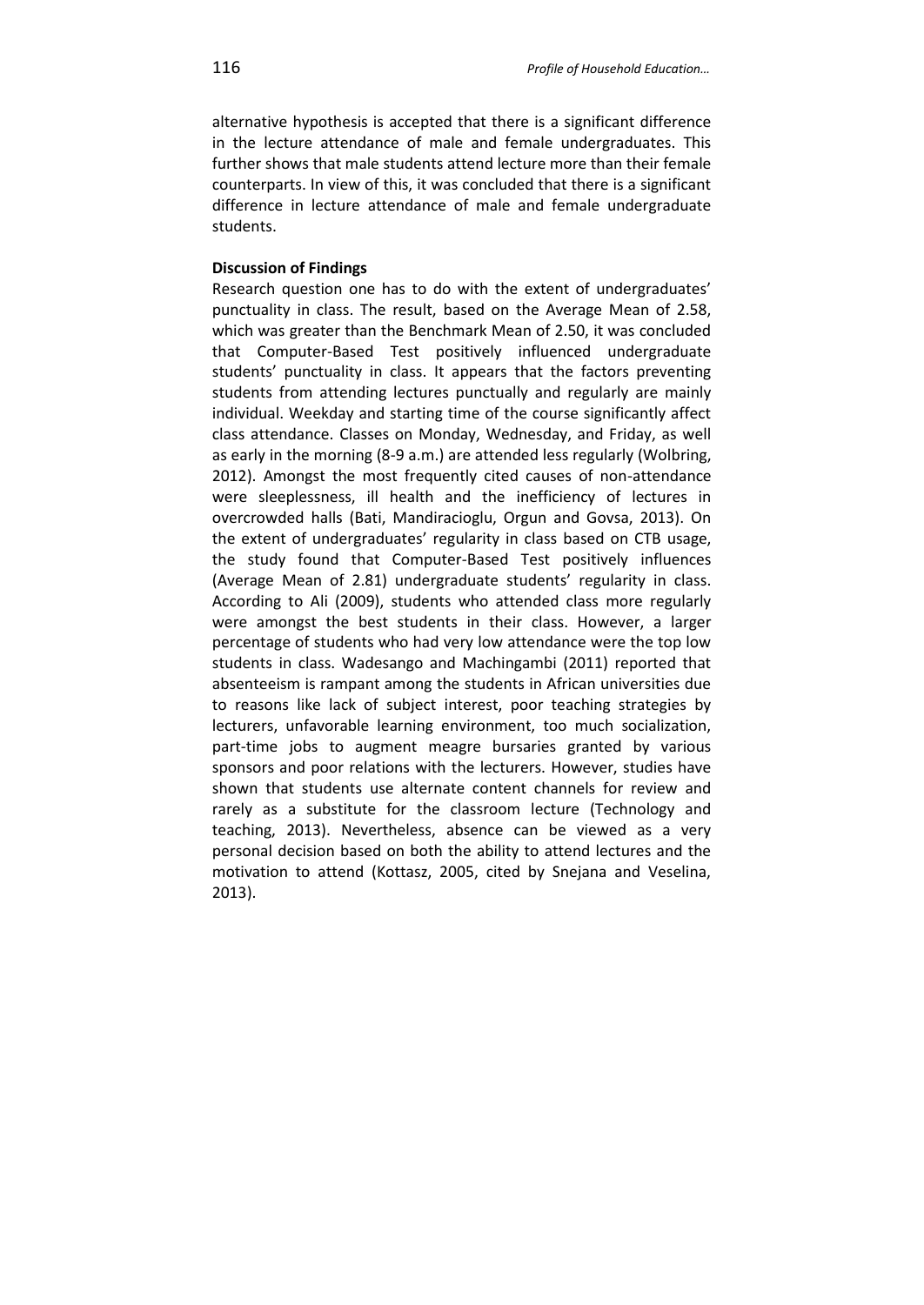Hypothesis one of the study stated that there is no significant influence of Computer-Based Test on undergraduate students' lecture attendance. The result revealed that Computer-Based Test highly influences undergraduate students' lecture attendance ( $\beta$  = .807; p  $\textcircled{2}$ 0.05). The influence of Computer-Based Test on undergraduate students' lecture attendance is however significant. The use of Computer-Based Testing seems to propel students' attendance at lectures as scheduled. Hence, the null hypothesis was rejected. Therefore, there is a significant influence of Computer-Based Test on undergraduate students' lecture attendance. Bati, Mandiracioglu, Orgun, and Govsa (2013) reported that more difficult courses have higher range of attendance compared with not so tough courses as students are able to take their own lecture notes, learning which aspects of the lecture content were being emphasized. Some researchers state that 25 % or more students are likely to be absent from lectures on any given day (Snejana and Veselina, 2013). However, Wolbring (2012) found that absenteeism is higher, if the course pace is too fast and courses are too difficult. Student attendance has long been linked to success in school. Hypothesis two of the study stated that there is no significant difference in the lecture attendance of male and female undergraduates. Based on the result (t-cal =  $13.071$ ;  $p < 0.05$ ), it was concluded that a significant difference exists in the lecture attendance of male and female undergraduate students. In view of this, the stated null hypothesis was rejected while an alternative hypothesis was accepted that there is significant difference in the lecture attendance of male and female undergraduates. The results further showed that males have a higher mean of 101.57, while female students have a mean of 98.95, confirming that male students sampled in the study attend lecture more than their female counterparts. Hence, there was a significant difference in lecture attendance of male and female undergraduate students. Yolanda (2009) reported that gender contributes to students' participation in class lectures. As the course level increases, females participate more in lecture interactions than males. Different gender contributes to the level of participation of students in lectures. There is a stronger tendency for females to attend lectures more than males (Snejana and Veselina, 2013).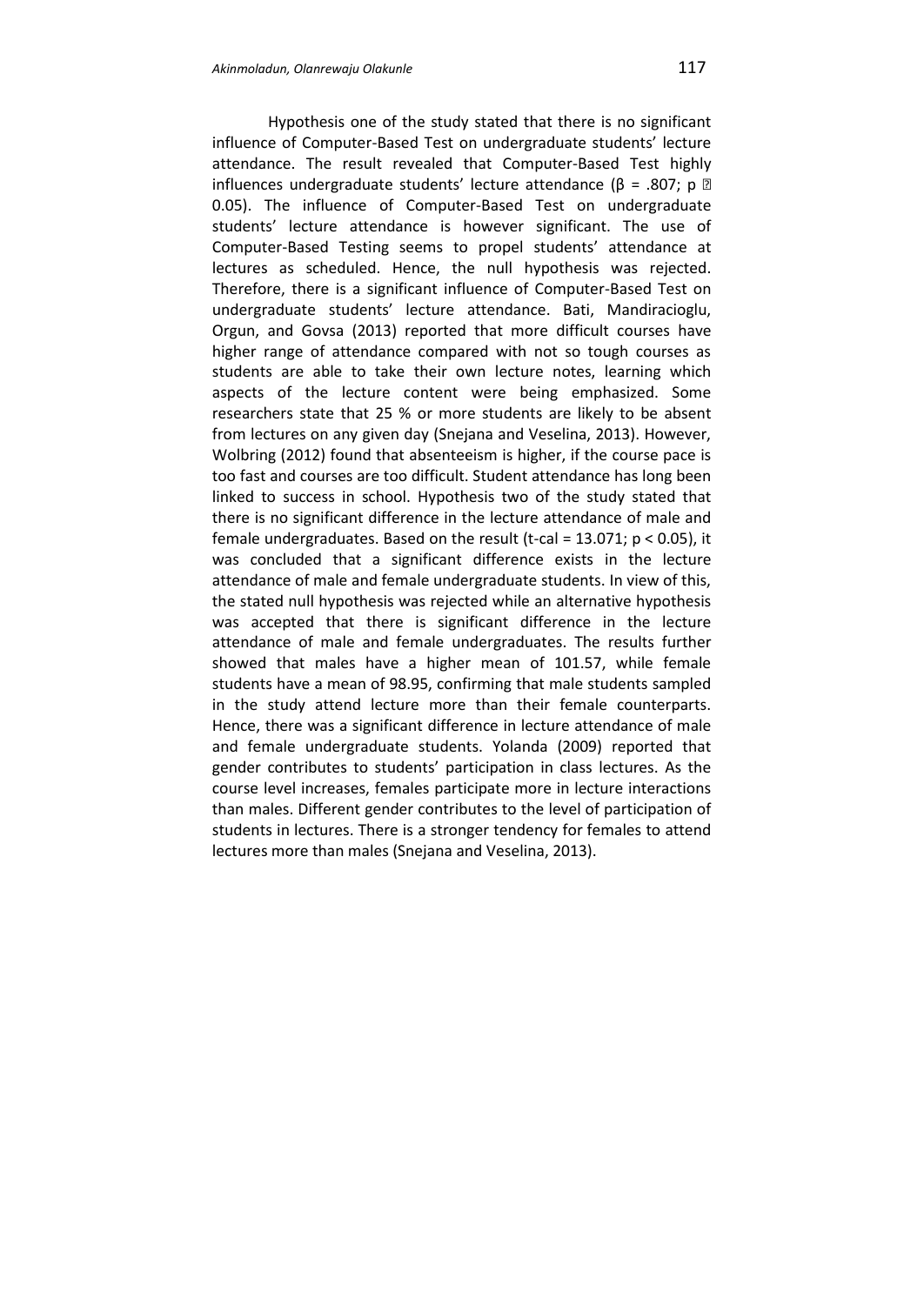# **Conclusion**

In view of the findings from the study, it was concluded that Computer-Based Test influences undergraduate students' punctuality, regularity and lecture attendance in universities in Ogun State. It was also concluded that significant difference exists in the lecture attendance of male and female undergraduate students. Overall, it was concluded that the use of ICT (CBT) has positive influence on students' lecture attendance.

# **Recommendations**

The following recommendations are made based on the findings of the study:

- 1. The study found that Computer-Based Test positively influences undergraduate students' punctuality in class. In view of this, it is suggested that schools should invest in CBTs so as to further increase students' punctuality in class lectures.
- 2. Also, the finding showed that Computer-Based Test positively influences undergraduate students' regularity in class. Just as recommended above, schools should ensure that students are provided with the CBT-based gadgets which can enhance their regularity in class.
- 3. In view of the finding that Computer-Based Test influences undergraduate students' lecture attendance regardless of their course of study, an enabling environment that will motivate and gear students toward making lecture a priority should be provided in schools.
- 4. In addition, the study found that Computer-Based Test influences undergraduates' lecture attendance, it is recommend that CBT be provided for students regardless of level of study to enhance lecture attendance.
- **5.** Finally, it is recommended that technologies will make both sexes to attend lectures should be provided by schools. This will help to close the gender gap as found between male and female students.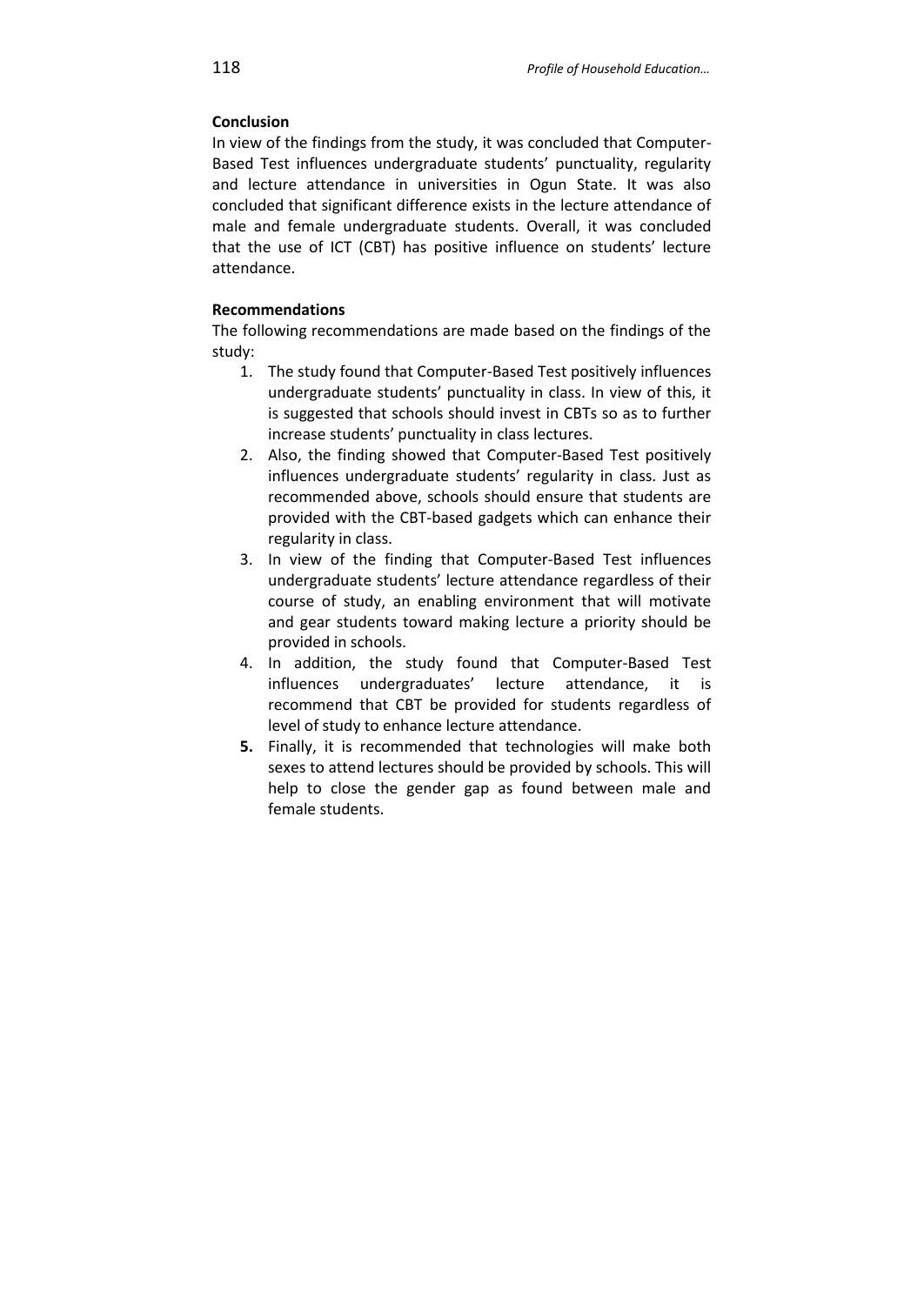# **References**

- Abdelrahman, S. M. & Abdelkader, A. M. (2017). The influencing factors of absenteeism among nursing students. *Journal of Nursing Education and Practice, 7*(10), 64.
- Ahmed, A. (2013). Academic Research. *International*, *Proceeding of the 25th National Symposium on Mathematical Sciences (SKSM25)*  AIP Conf. Proc. Published by AIP Publishing.
- Baloyi, P. D. (2014). *Absenteeism amongst nursing students in a Limpopo college of nursing.*
- Bati, A.H.; Mandiracioglu, A.; Orgun, F. & Govsa, F. (2013). Why do students miss lectures? A study of lecture attendance amongst students of health science. *Nurse Educ Today*, 33 (6), 596-601.
- Bodmann, S. M. & Robinson, D. H. (2004). Speed and performance differences among computer based and paper- pencil test. *Journal of Educational Computing Research,* 31 (1), 51-60
- Chua, Y.P., & Don, Z.M. (2013). Effects of computer-based educational achievement test on test performance and test takers, motivation 1 (2), 34-39.
- Chukwu, E. O.; Yakubu, N. H.; Haruna, H.; Hamina, D.; Chia, T.; Fiase, T. & Iornengen, E. (2017). Absenteeism among nursing students. A case study University of Maiduguri, Borno State, Nigeria. *American Journal of Library and Information Science,* 1 (2), 34- 39.
- David, T. (2016). Fifteen effective strategies for improving student attendance and reducing truancy. National Dropout Prevention Center/Network, Clemson University, Retrieved from http,//files.eric.ed.gov/fulltext/ED485683.pdf
- Kottasz, R. (2005). Factors of absenteeism. *University Teaching and Learning*, 2, 5-16.
- Segal, C. (2008). Human Resources. *Journal of Human Resources*, 43, 783-814.
- Snejana, D. & Veselina, H. (2013). How technology influence student attendance and success. Faculty of Psychology and Educational Services, University of Bucharest.
- Ul-Saufie, A. Z.; Ahmad, N. & Ahmat, H. (2018). Factors influencing student absenteeism in the university. *Proceeding of the 25th*